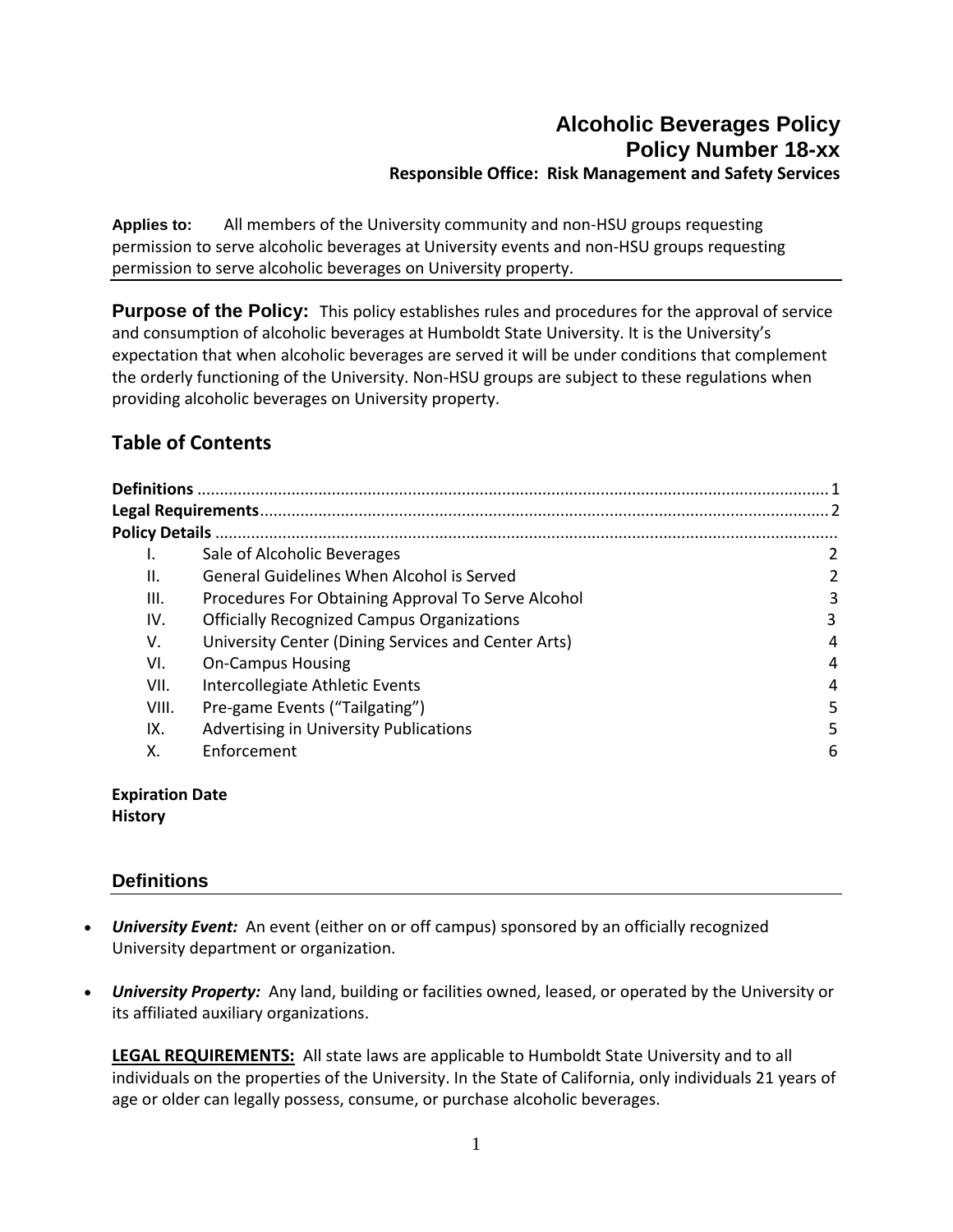The California Business and Professions Code and related statutes control the sale, consumption, and possession of alcoholic beverages. The California State Board of Alcoholic Beverage Control (ABC) is responsible for interpretation and enforcement of the laws regarding the consumption, sale, or possession of alcoholic beverages in/on any licensed premises. The California Department of Public Safety is responsible for exercising normal police powers in enforcing laws relating to alcohol.

The University Code of Rules and Regulations, Section 5203, states:

"The consumption of alcoholic beverages or possession of any open container . . . is prohibited on the streets and grounds, in any campus building, or in any public place . . . except with the expressed permission of the President or the President's designee upon prior notification of the University Chief of Police."

Employees of the University may not consume alcoholic beverages while at work. Pursuant to Education Code 89535, employees are not allowed to be under the influence of alcohol while on duty.

# **Policy Details**

This policy shall govern all activities relating to the possession, distribution, and consumption of alcoholic beverages on University property or at any University event.

The following requirements apply to the sale, service, and consumption of alcohol at any University Event and any event on University Property:

#### **I. Sale of Alcoholic Beverages**

State required licenses for sale must be obtained in advance from the California Office of Alcohol and Beverage Control (ABC).

#### **II. General Guidelines When Alcohol is Served**

Alcohol may only be served at a University Event or an event on University Property with prior approval from Risk Management and Safety Services.

When alcoholic beverages are to be served, the sponsors of the event are responsible for ensuring that individuals under age 21 do not have access to and do not consume alcoholic beverages. Proof of age will be required as determined by valid identification (driver's license, etc.). Where appropriate controls cannot be satisfactorily established, authorization will not be given for serving of alcoholic beverages.

When alcoholic beverages are available at University events or on University property (as defined above), the sponsor of the event must hire a trained server.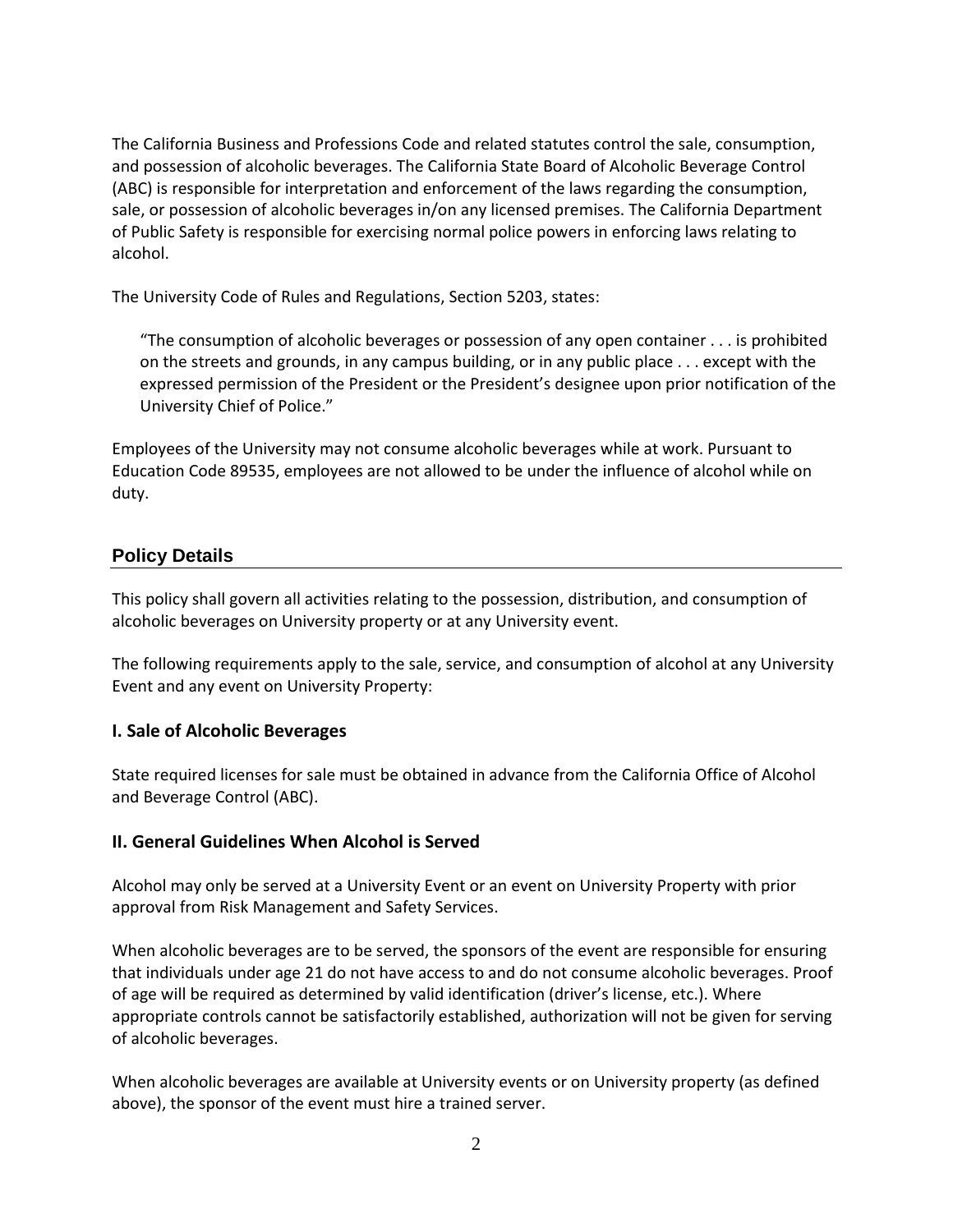Servers may not consume alcohol.

Service of alcoholic beverages shall be limited to two per transaction.

Service of alcoholic beverages will end at the end of intermission for performances and the end of half-time for sporting events.

Event sponsors will follow security guidelines provided by Risk Management and Safety Services.

No alcoholic beverages will be served at any campus events until after 5 p.m. Monday – Friday. Weekends and holidays are exempt from the time restriction.

At any event at which alcoholic beverages are available, non-alcoholic beverages and foods must be available. Such offerings will be as prominently displayed as any alcoholic beverage.

Cost to repair any and all damages incurred during the event as well as the costs of any clean-up necessary to restore the facility to its original condition will be the responsibility of the event sponsor.

Maintenance of decorum appropriate to the University setting will be maintained at all times.

No event will include any form of alcoholic "drinking contest" in its activities or promotion.

If the event sponsor is not a covered party under the University's insurance they must provide evidence of insurance for a minimum of \$1,000,000 general liability and \$1,000,000 liquor liability, \$2,000,000.00 aggregate.

#### **III. Procedures for Obtaining Approval to Serve Alcohol**

Requests to serve alcoholic beverages shall be submitted to the office of Risk Management and Safety Services (RM&SS) for approval no later than five business days prior to the event.

Once approved, the copies of the approval will be forwarded by RM&SS to the appropriate building coordinator, University Police Department, and requestor.

The Risk Manager has sole discretion to accept or reject requests to serve alcoholic beverages at University Events or events on University Property. When considering such requests, the Risk Manager will weigh the potential liability to the University against the value of the event to the University community.

#### **IV. Officially Recognized Campus Organizations**

An officially recognized campus organization (student, staff, faculty, administrative) may sponsor a function at which alcoholic beverages are served. When sponsoring such a function, the organization and its officers must agree to the General Guidelines (section II.) and the following: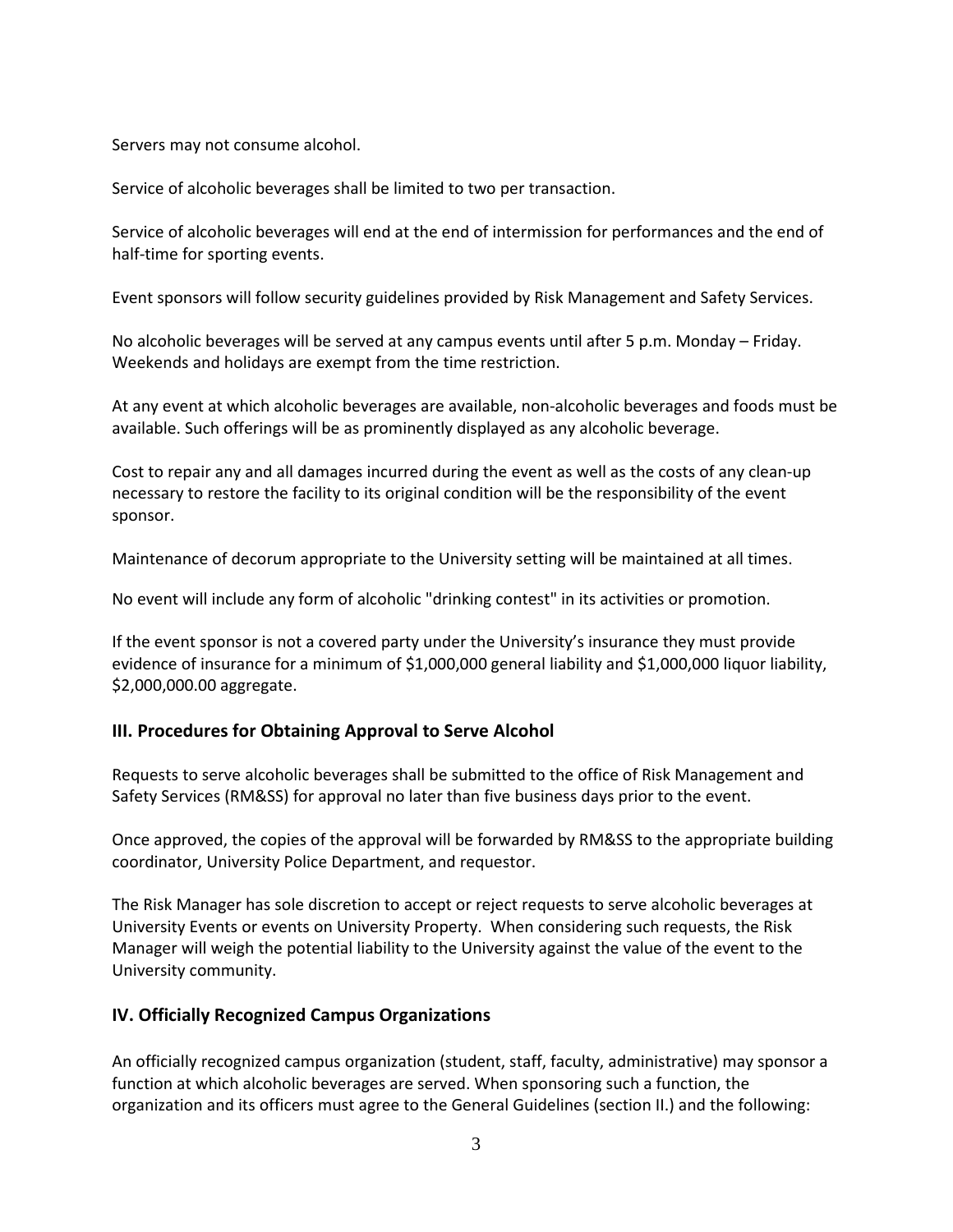- Event shall be open only to the membership of the sponsoring entity and others who can reasonably be considered guests. Events that are open to the public, such as cultural events, athletic events, concerts, or dances that are sponsored by Athletics or Center Arts are not subject to this requirement.
	- The club advisor must make requests for student clubs. Approval of the request will be contingent upon the advisor being present for the entire event.

# **V. University Center (Dining Services and Center Arts)**

The University Center, Dining Services, under a license issued by the California State Board of Alcoholic Beverage Control is authorized to serve/sell beer in the Depot subject to the provisions of the license. The University Center has agreed to only serve/sell beer after 3 p.m.

When University Center, Dining Services caters an event at which alcoholic beverages are sold or are served and the premises are open to the general public, a permit must be obtained from the California State Board of Alcoholic Beverage Control.

When Center Arts hosts an event at which alcoholic beverages are sold, a permit must be obtained from the California State Board of Alcoholic Beverage Control.

#### **VI. On-Campus Housing**

On-campus residents (including but not limited to students, conference guests, and all other visitors in residence halls) who are 21 years of age or older may possess and consume alcoholic beverages in the privacy of their room, in accordance with regulations adopted by the Department of Housing and Residence Life. Open containers of alcoholic beverages may not be transported through the residences halls. Alcoholic beverages may not be consumed in public areas of the residence halls, unless it is a special non-student event with the Department of Housing and Residence Life's approval, and in accordance with the provisions of this policy.

The complete residence hall policy relating to alcohol can be found in the "Reslife & You" handbook, which is a contractual supplement to the Housing License for students. Non-student residents should refer to their housing contract for additional information.

#### **VII. Intercollegiate Athletic Events**

Sales and service of alcoholic beverages at athletic events shall be limited to beer and wine.

#### **VIII. Pre-game Events ("Tailgating")**

The University will maintain rules for pre-game events ("tailgating") which permit the consumption of beer and wine in an established area and requires participants to provide their own beer and wine. Alcoholic beverages may not be sold, shared, or served to others at these events. The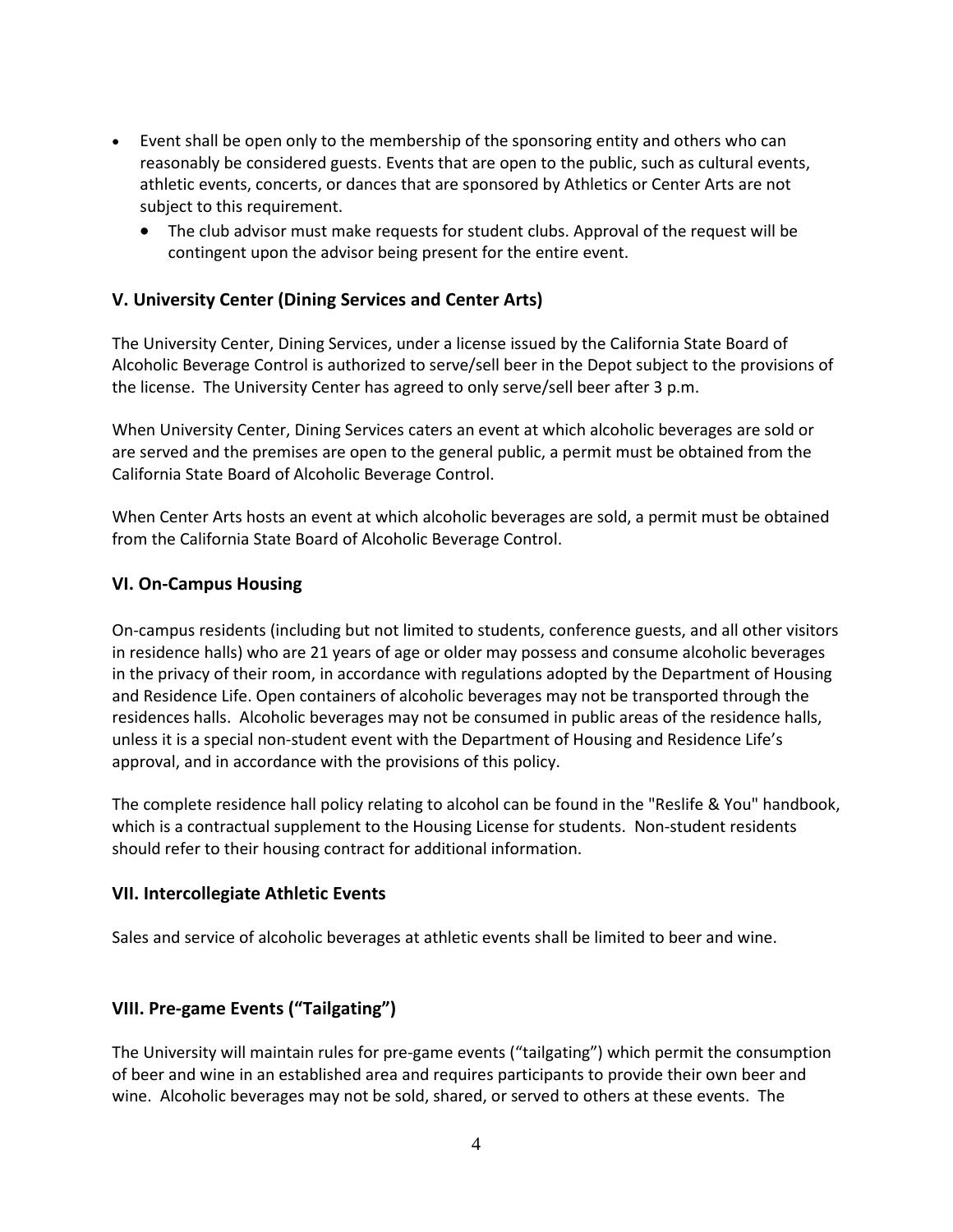trained server, insurance requirements, and prior permission from the Risk Manager are not applicable to this section, but all other General Guidelines apply.

# **IX. Advertising in University Publications**

Advertising of alcoholic beverages is limited to beer and wine only. Advertisements for distilled spirits is not permitted.

Any advertising, promotional displays or messages shall incorporate clear language to encourage only responsible and legal use of alcoholic beverages. Such messages shall be at least as prominent (in content quantity and font size) as any other message content such as product slogans or listed attributes of a particular product.

Alcohol advertising cannot encourage any form of alcohol abuse nor place emphasis on quantity and frequency of use.

Advertising from retailers or distributors that promote "drink specials" (e.g., 2 for 1 drinks, halfprice happy hour drinks, etc.) are not allowed.

Alcohol advertising on campus or in institutional media shall not portray drinking as a solution to personal or academic problems, or as conducive to personal, social, athletic, or academic success.

Alcohol beverage marketers/distributors must help promote campus alcohol awareness programs that encourage and inform students about the responsible use or non-use of beer, wine, or distilled spirits.

Alcohol beverage promotions permitted by the University may not incorporate quotes from or photos or other likenesses of students, student-athletes, employees (including coaches, faculty, etc.) or campus mascots as active participants in a promotional message.

In all promotions, alcohol beverage trademarks or logos must be clearly subordinate to the sponsored event itself.

Promotional activities are not to be associated with campus events or programs without the prior knowledge and written consent of the Vice President for Student Affairs.

The name of an alcoholic beverage product may not be connected to the name, logo or mascot of a campus or of a University event or a facility (e.g., XYZ wine golf tournament, etc.).

The University's name, a department name, or any related nickname, logo or mascot may not be utilized in a way that implies an alcoholic product endorsement by the University (e.g., XYZ Beer beverage of choice for HSU, fans).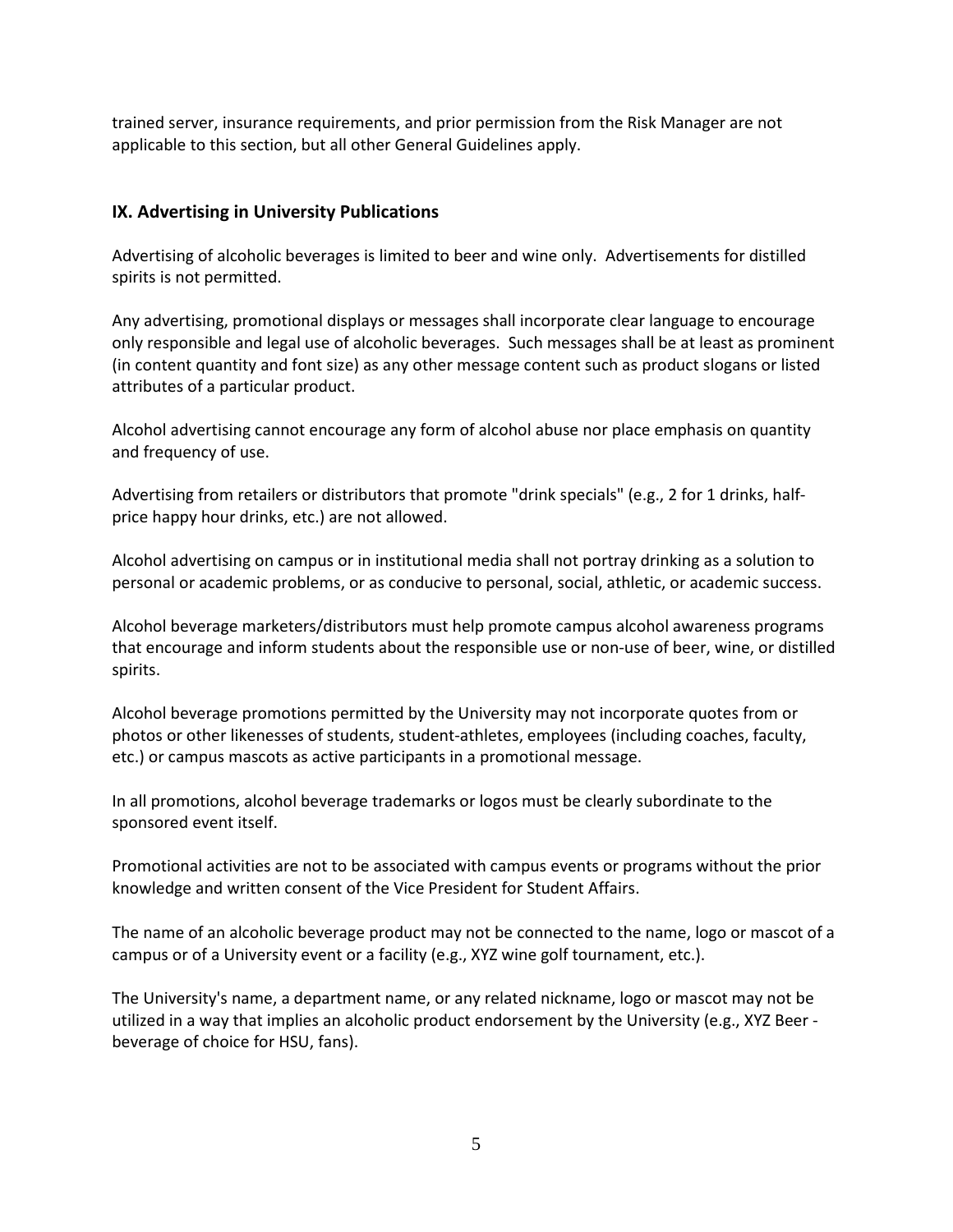University departments and organizations may not distribute clothing, posters, or other promotional items that utilize the University or athletic department symbol, name, image, logo or mascot in combination with an alcoholic beverage trademark or logo.

Any alcohol promotional material connected with any University athletic event (e.g., media guide game programs, off-campus billboards, etc.) must receive prior written approval by the President, or their designee.

Promotional materials associated with any other University program (other than athletics) must be approved in writing by the Vice President for Advancement.

This policy does not restrict the amount or content of alcohol advertising, purchased independently through commercial radio, TV and media companies, during broadcasts of athletic events. However, broadcasters under contract with HSU should strongly be urged to follow the above provisions when accepting commercials that promote alcoholic beverages.

Student media should also be encouraged to consider following the above provisions for any advertising messages for alcoholic beverage companies/distributors/products.

# **X. Enforcement**

Enforcement of matters of law is the responsibility of the University Police Department.

The institution may impose penalties for violations of standards of conduct up to and including expulsion, termination of employment, and criminal prosecution. Any disciplinary action resulting from violations of this policy shall be administered in a manner consistent with the terms of the applicable collective bargaining agreement and/or the applicable provisions of the California Education Code.

Disciplinary action directed at students will be in compliance with the Student Conduct Procedures, Executive Order 1098. Penalties will be handled by the appropriate administrator. Additional penalties may be imposed by those areas that have jurisdiction over specific events.

[Executive Order 1109](http://www.calstate.edu/eo/eo-1109.html) Executive Order 1098

[California Business and Professions Code 23399.1](http://leginfo.legislature.ca.gov/faces/codes_displaySection.xhtml?sectionNum=23399.1&lawCode=BPC)

# **History** *(required)*

*All changes must be listed chronologically in the format below, including all edits and reviews. Note when the policy name or number changes. Note if an editor revision date is exclusively for the policy section or the procedure section:*

Issued: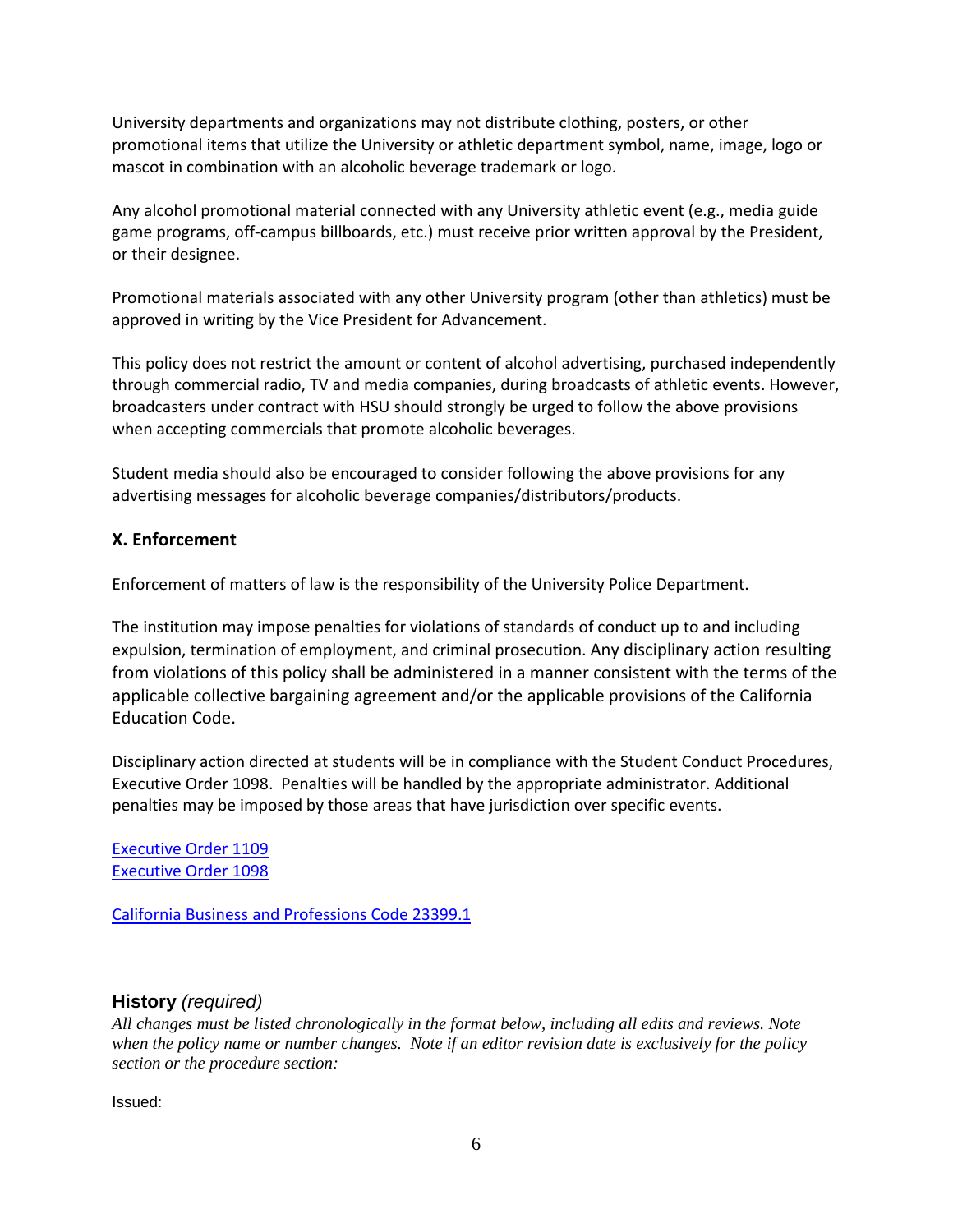Revised: MM/DD/YYYY<br>Edited: MM/DD/YYYY Edited: MM/DD/YYYY Reviewed: MM/DD/YYYY

(Supersedes EM: P11-01, UML 96-6, 94-1, 92-1, and P89-3, P87-1, P76-16, P74-11)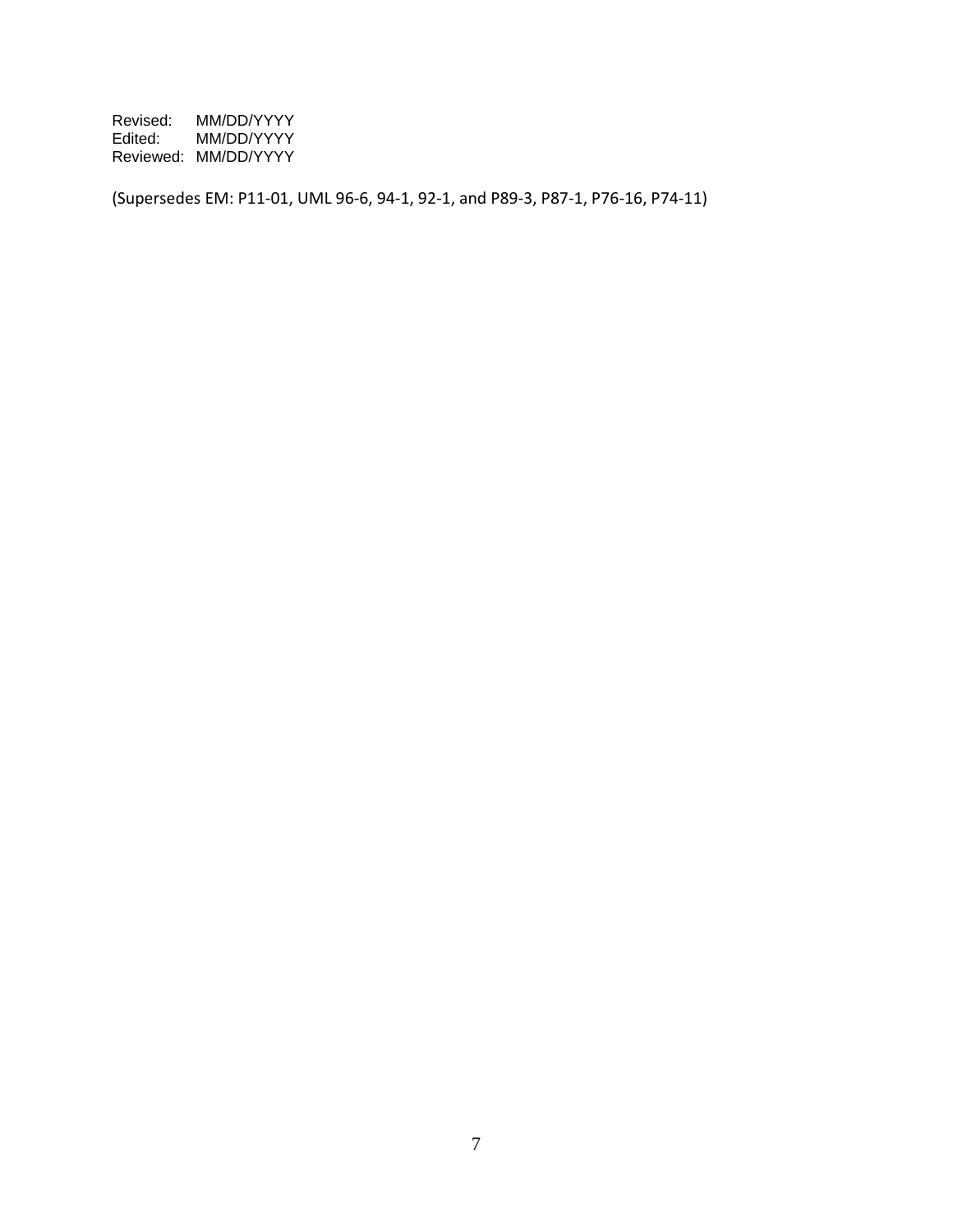

BAKERSFIELD June 30, 2017

CHANNEL ISLANDS

# **M E M O R A N D U M**

DOMINGUEZ HILLS

EAST BAY

CHICO

FRESNO

FULLERTON

HUMBOLDT

LONG BEACH

LOS ANGELES

MARITIME ACADEMY

MONTEREY BAY

NORTHRIDGE

POMONA

**SACRAMENTO** 

SAN BERNARDINO

SAN DIEGO

SAN FRANCISCO

SAN JOSÉ

SAN LUIS OBISPO SAN MARCOS SONOMA STANISLAUS c: CSU Office of the Chancellor Leadership Provosts and Vice Presidents, Academic Affairs Vice Presidents, Administration and Finance Vice Presidents, Advancement Vice Presidents, Student Affairs

Attachment

**TO:** CSU Presidents **FROM:** Timothy P. White Chancellor

**SUBJECT:** Sales and Service of Alcoholic Beverages at or in Conjunction with University Intercollegiate Athletic Events, and Advertising of Alcoholic Beverages on Campus and at University Athletic Facilities Executive Order 1109

Attached is a copy of Executive Order 1109 relating to the sale and service of alcoholic beverages at or in conjunction with university intercollegiate athletic events, as well as the advertising of alcoholic beverages on CSU campuses and athletic facilities. This executive order removes the prior prohibition on the sale and service of alcoholic beverages at athletic events, allowing campuses to decide if they wish to do so responsibly. Any campus deciding to serve or sell alcohol at athletic events must first enact a policy governing such activity that contains certain minimum provisions as outlined in this executive order. Consistent with the prior Executive Order 966, the advertising of certain alcoholic beverages is permitted on campuses subject to the limitations and guidelines set forth in this executive order.

In accordance with policy of the California State University, the campus president has the responsibility for implementing executive orders where applicable and for maintaining the campus repository and index for all executive orders.

If you have questions regarding this executive order, please call the Office of General Counsel at (562) 951-4500.

401 GOLDEN SHORE • LONG BEACH, CALIFORNIA 90802-4210 • (562) 951-4700 • Fax (562) 951-4986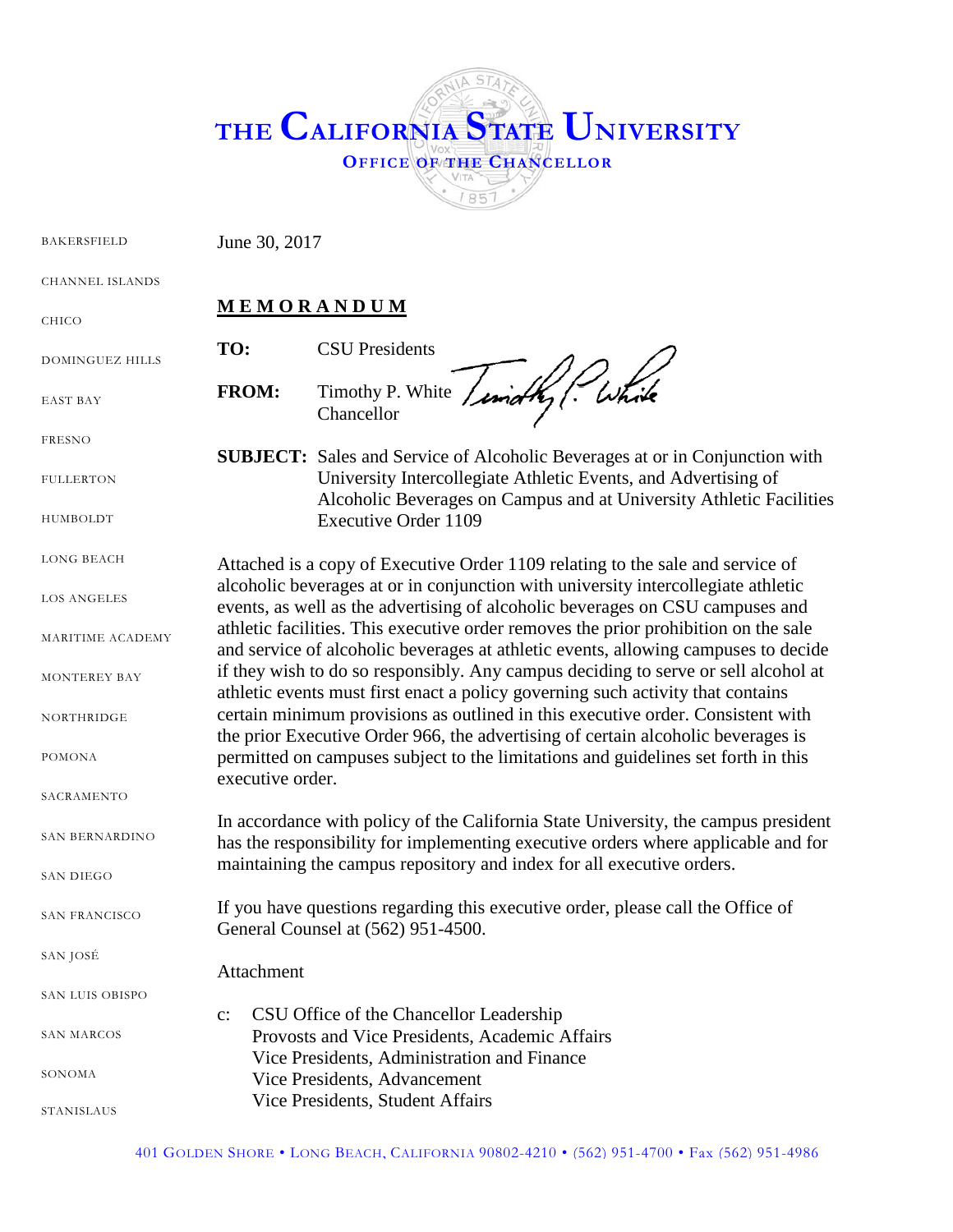## **THE CALIFORNIA STATE UNIVERSITY Office of the Chancellor 401 Golden Shore Long Beach, California 90802-4210 (562) 951-4500**

| <b>Executive Order:</b> | 1109                                                                                                                                                                                                        |
|-------------------------|-------------------------------------------------------------------------------------------------------------------------------------------------------------------------------------------------------------|
| <b>Effective Date:</b>  | June 30, 2017                                                                                                                                                                                               |
| <b>Supersedes:</b>      | Executive Order 966                                                                                                                                                                                         |
| <b>Title:</b>           | Sales and Service of Alcoholic Beverages at or in Conjunction with<br>University Intercollegiate Athletic Events, and Advertising of Alcoholic<br>Beverages on Campus and at University Athletic Facilities |

The California State University is constantly striving to enhance its alcohol education programs, reduce alcohol abuse, and strengthen its policy efforts to promote the legal and responsible use of alcohol. It is recognized that many of the students within the CSU, as well as faculty, staff and guests, are of legal drinking age and use alcohol responsibly. For that reason, it is consistent with our systemwide policy to allow for the sale and advertising of alcoholic beverages as long as it is done legally and within guidelines that promote responsible use.

This executive order supersedes Executive Order 966, which prohibited the sale of alcoholic beverages at intercollegiate athletic events in university-owned or operated facilities. An examination of more recent trends and practices at numerous comparable higher education institutions, as well as an evaluation of existing practices involving the sale and service of alcoholic beverages at athletic events held at third-party venues or facilities owned or operated by CSU auxiliaries, has demonstrated that alcoholic beverages can be safely and responsibly served if certain precautions and guidelines are followed.

Therefore, this executive order permits each CSU campus to decide if it will permit the sale and service of alcoholic beverages at intercollegiate athletic events, regardless of whether those events are held at university-owned or operated facilities or other facilities over which the university has jurisdiction.

If a campus chooses to permit the sale and service of alcoholic beverages at athletic events, it must have in place and adhere to a policy that governs such practices. A campus may include additional requirements or guidelines in its policy, but any such policy must at a minimum contain the provisions outlined below.

## **I. Sales of Alcoholic Beverages at Intercollegiate Athletic Events**

The following minimum requirements must be included in all campus policies concerning the sale and service of alcoholic beverages at intercollegiate athletic events: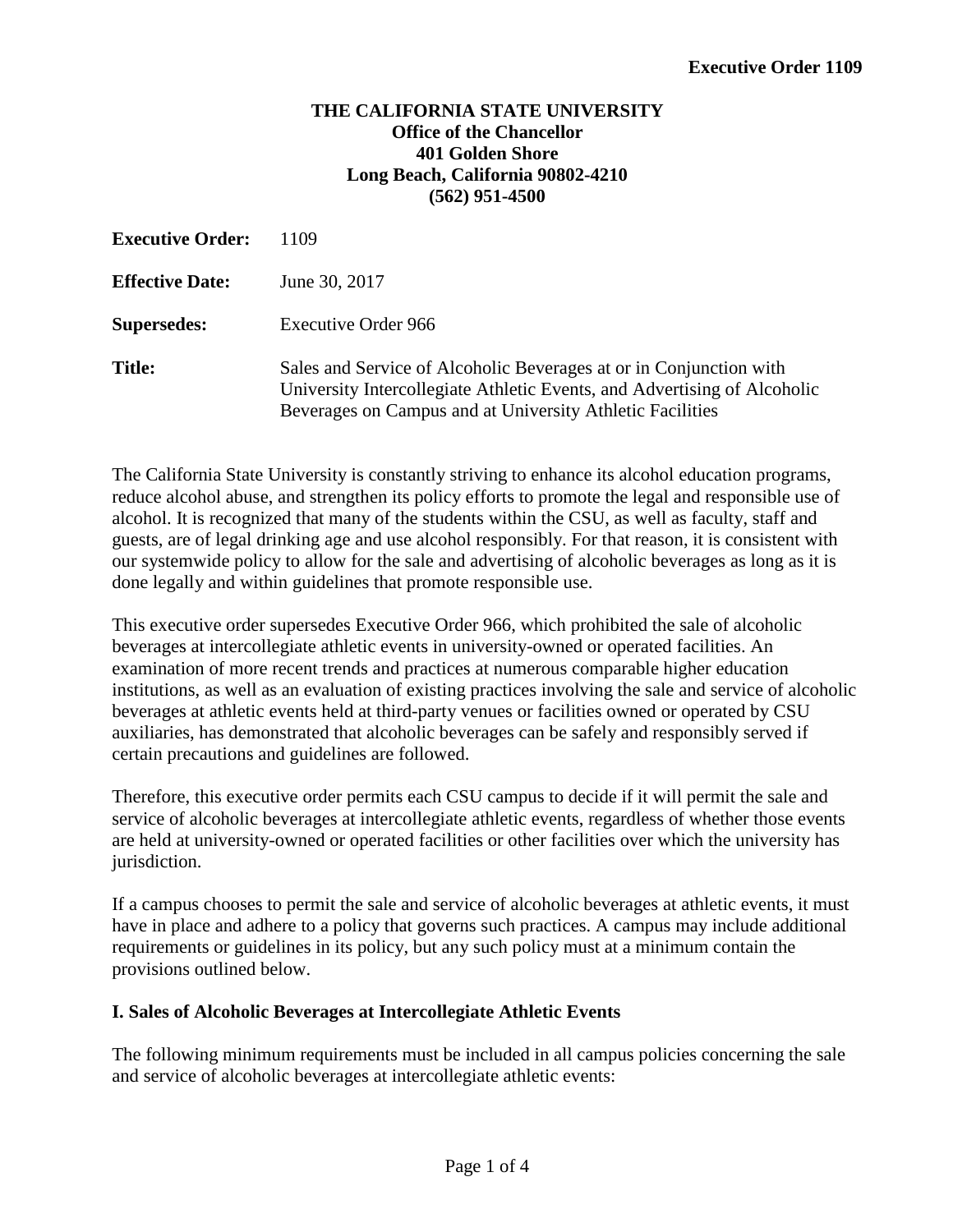- 1. The sale and service of alcoholic beverages must be conducted in accordance with all local and state laws, including the California Alcoholic Beverage Control Act and any regulations under the auspices of the California Department of Alcoholic Beverage Control.
- 2. Sales and service of alcoholic beverages at athletic events shall be limited to beer and wine, except in one circumstance. Beverages with distilled spirits (hard liquor) may be served complimentarily or sold, provided the provision and consumption of such beverages is limited to VIP suites, skyboxes, or similar premium seating areas that are distinctly separate and secure from general admission seating and not predominately used by students or minors.
- 3. Campus policies must ensure appropriate training and that any other requirements of the California Department of Alcoholic Beverage Control are followed for servers of alcoholic beverages.
- 4. Policies must place a low limitation on the number of alcoholic beverages that can be purchased per transaction, limit the commencement of sales to a reasonable period of time prior to the start of the athletic event, and require the cessation of sales well before the end of the event (e.g., at the end of half-time, etc.).
- 5. Policies must provide that attendees are not permitted to bring alcoholic beverages into the facility and are not permitted to leave the facility with alcohol.
- 6. Policies must require that there be a system in place to check the official identification of patrons wishing to purchase or consume alcoholic beverages to ensure compliance with the legal drinking age.
- 7. Policies must prohibit the sale and service of alcohol to persons who are thought to be intoxicated.
- 8. Policies must establish guidelines for appropriate levels of security at athletic events where alcohol is being sold or served.

# **II. Alcohol Advertising and Promotion on California State University Campuses**

The advertising of alcoholic beverages on CSU campuses, including at athletic events in universityowned or operated facilities, is permissible, but any such advertising must comply with the following minimum policy guidelines:

- 1. Advertising of alcoholic beverages is limited to beer and wine only. Advertisements for distilled spirits is not permitted.
- 2. Any advertising, promotional displays or messages shall incorporate clear language to encourage only responsible and legal use of alcoholic beverages. Such messages shall be at least as prominent (in content quantity and font size) as any other message content such as product slogans or listed attributes of a particular product.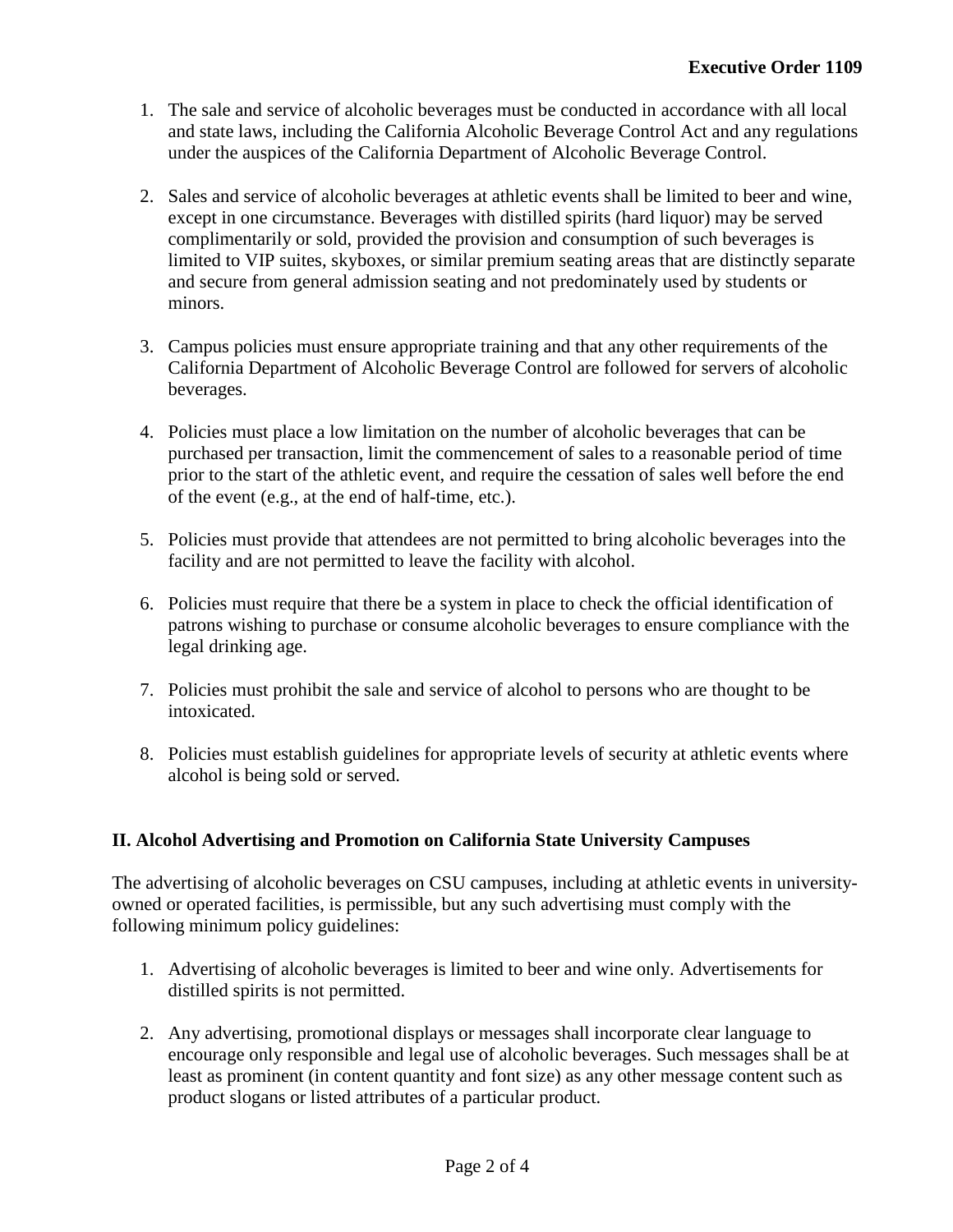- 3. Alcohol advertising cannot encourage any form of alcohol abuse nor place emphasis on quantity and frequency of use.
- 4. Advertising from retailers or distributors that promote "drink specials" (e.g., 2 for 1 drinks, half-price happy hour drinks, etc.) are not allowed.
- 5. Alcohol advertising on campus or in institutional media shall not portray drinking as a solution to personal or academic problems, or as conducive to personal, social, athletic, or academic success.
- 6. Alcohol beverage marketers/distributors must help promote campus alcohol awareness programs that encourage and inform students about the responsible use or non-use of beer, wine, or distilled spirits.
- 7. Alcohol beverage promotions permitted by the university may not incorporate quotes from or photos or other likenesses of students, student-athletes, employees (including coaches, faculty, etc.) or campus mascots as active participants in a promotional message.
- 8. In all promotions, alcohol beverage trademarks or logos must be clearly subordinate to the sponsored event itself.
- 9. Promotional activities are not to be associated with campus events or programs without the prior knowledge and written consent of the vice president for student affairs.
- 10. The name of an alcoholic beverage product may not be connected to the name, logo or mascot of a campus or of a university event or a facility (e.g., XYZ wine golf tournament, etc.).
- 11. The university's name, a department name, or any related nickname, logo or mascot may not be utilized in a way that implies a product endorsement by the university (e.g., XYZ Beer beverage of choice for CSU, \_\_\_\_\_ fans).
- 12. University departments and organizations may not distribute clothing, posters, or other promotional items that utilize the university or athletic department symbol, name, image, logo or mascot in combination with an alcoholic beverage trademark or logo.
- 13. Any alcohol promotional material connected with any university athletic event (e.g., media guide game programs, off-campus billboards, etc.) must receive prior written approval by the athletic director and the president, or their designee.
- 14. Promotional materials associated with any other university program (other than athletics) must be approved in writing by the vice president for student affairs, or designee.
- 15. This policy does not restrict the amount or content of alcohol advertising, purchased independently through commercial radio, TV and media companies, during broadcasts of athletic events. However, broadcasters under contract with a CSU institution should strongly be urged to follow the above provisions when accepting commercials that promote alcoholic beverages.